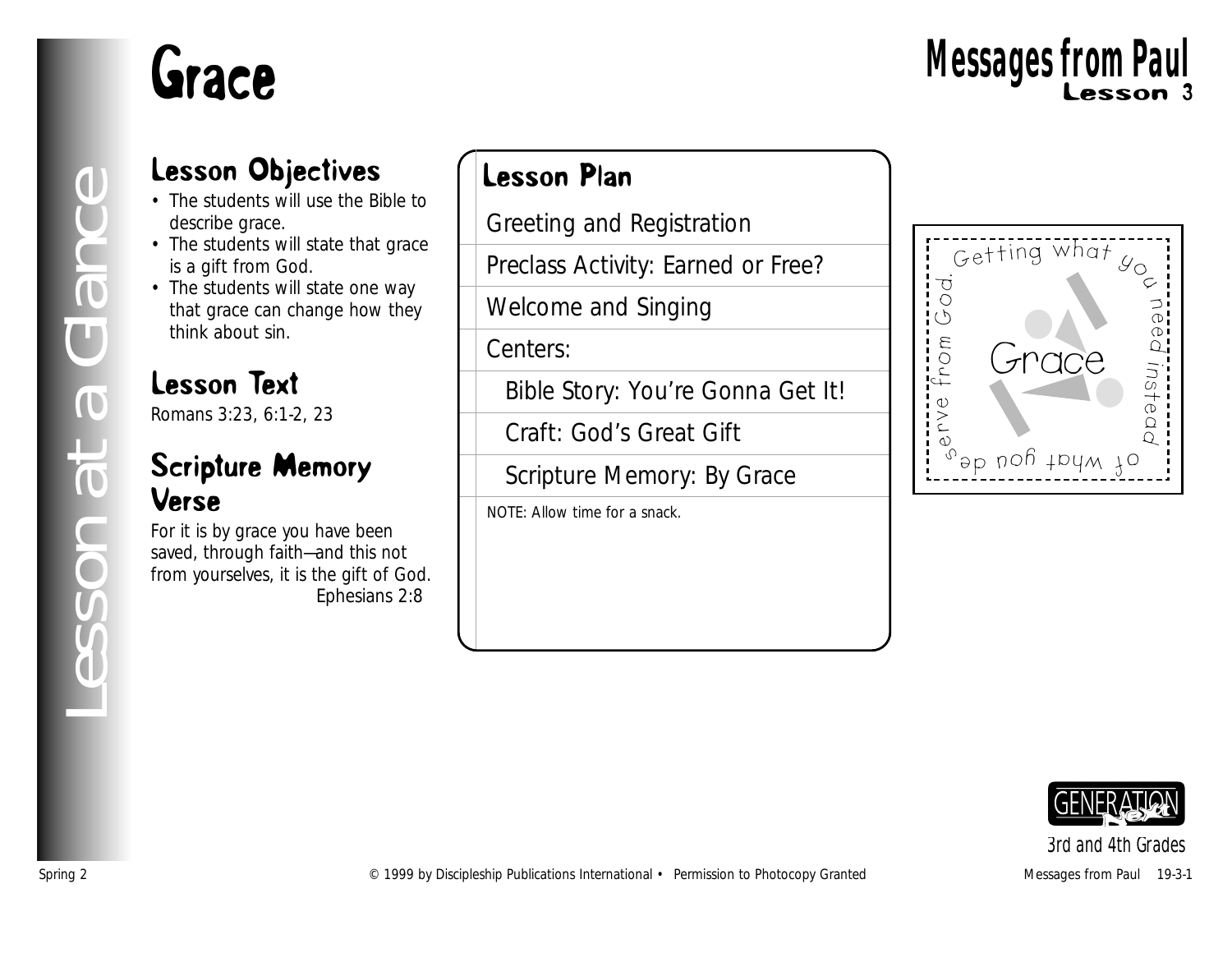#### Earned or Free?

The students will preview this week's Bible Story as they complete this activity.

#### **Materials**

*For each student:*

• pencil

**R**

**E**

**•**

**C**

**L**

**A**

**S**

**S**

- *Reproducible Pages:*
- Page A, 1 copy for each student

#### Preparation

Complete the activity on your copy of Reproducible Page A.

# Grace Messages from Paul Messages from Paul **Messages from Paul<br>
Earned or Free?**<br> **P**

#### Instructions

- 1. Greet the students as they arrive. Tell them that in today's lesson they will be learning Paul's message to the church in Rome about grace.
- 2. Show the students your copy of Reproducible Page A. Explain that they will be looking at different words and thinking about whether they are something that must be earned or something that is free.
- 3. Distribute the copies of Reproducible Page A and pencils. Encourage the students to work with a partner or small group. When they are finished, encourage them to draw a picture of something "free" on the back of their pages.
- 4. Circulate among the students to offer help and encouragement.

#### Teacher Tips

• Bring in some examples of things that you have earned, e.g. award, trophy, ribbon, diploma, etc.



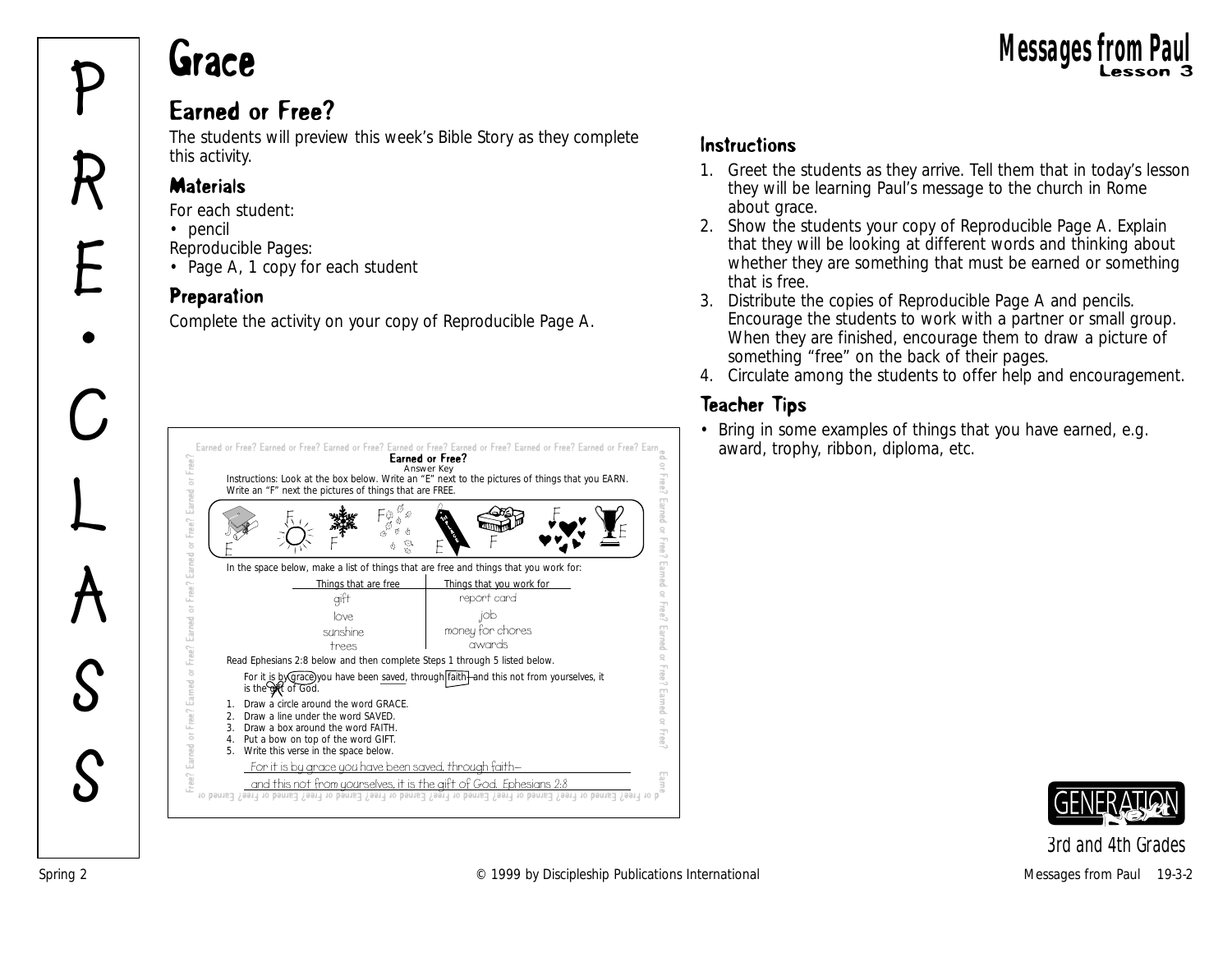

# Grace Messages from Paul Messages from Paul

### You're Gonna Get It!

The students will participate in a demonstration of grace—getting what they need instead of what they deserve.

#### **Materials**

*For the teacher:*

- 2 gift bags with tissue paper
- 2 gift cards with envelopes
- marker

#### Preparation

- 1. Inside each gift card, write "GRACE."
- 2. Place the gift cards in the envelopes and seal them. Place one gift card in each gift bag using the tissue paper to decorate.
- 3. Practice presenting each scenario found on the back of this Lesson Card with energy and feeling.

#### Introducing the Bible Story

Open your Bible to the book of Romans. Tell the students that today's Bible Story comes from the New Testament book—or letter to the—Romans. Explain that today's Bible Story is about Paul's message to a church that he hoped to visit. The message of grace in the book of Romans is one of the most powerful and important lessons that a disciple can learn and understand. Tell the students that in their Bible Story today, they will listen to two situations in which they will try to understand grace and what it can mean for their lives.

#### Presenting the Bible Story

Have the students sit in a semi-circle around you so that you can see each one of their faces. It will be important for you to maintain eye contact with them as you present each of the following situations from the back of this Lesson Card. Tell the students that they will use their imagination to put themselves in two situations that you will describe. After each one, you will ask them questions to see what they think and feel.

#### What Does God Have to Say?

After you've finished presenting the situations from the back of this Lesson Card, read the following verses to the students:

*Romans 3:23—For all have sinned and fall short of the glory of God. Romans 6:23—For the wages of sin is death, but the gift of God is eternal life in Christ Jesus our Lord.*

*Romans 6:1-2—What shall we say, then? Shall we go on sinning so that grace may increase? By no means! We died to sin; how can we live in it any longer?*

*The Bible says that everyone sins and breaks God's law. The punishment for this is death. But God gives us the gift of his grace through Jesus dying for us. Because of that grace, we should not go on sinning and disobeying God—we should be much more careful to stay away from those things.*

#### Sharing with Others

Ask the students if they can think of a time when they did something that deserved a punishment but someone showed them grace. Ask them how it made them feel. Explain that God's grace is a gift because it is something we do not deserve. Tell the students that in these two situations, grace was given to help motivate them to do what was right, as a sort of "last chance." In the same way, when we understand how much our sins hurt God—the way it hurt the mother in the second story—we will realize that God is giving us a "second chance" because he loves us, not because we deserve it. Close with a prayer thanking God for his awesome grace.

#### Teacher Tips

- Have enough gift cards so that each center can have new, sealed ones to open.
- Be creative and dramatic in your presentations of these situations, using simple props and facial expression.

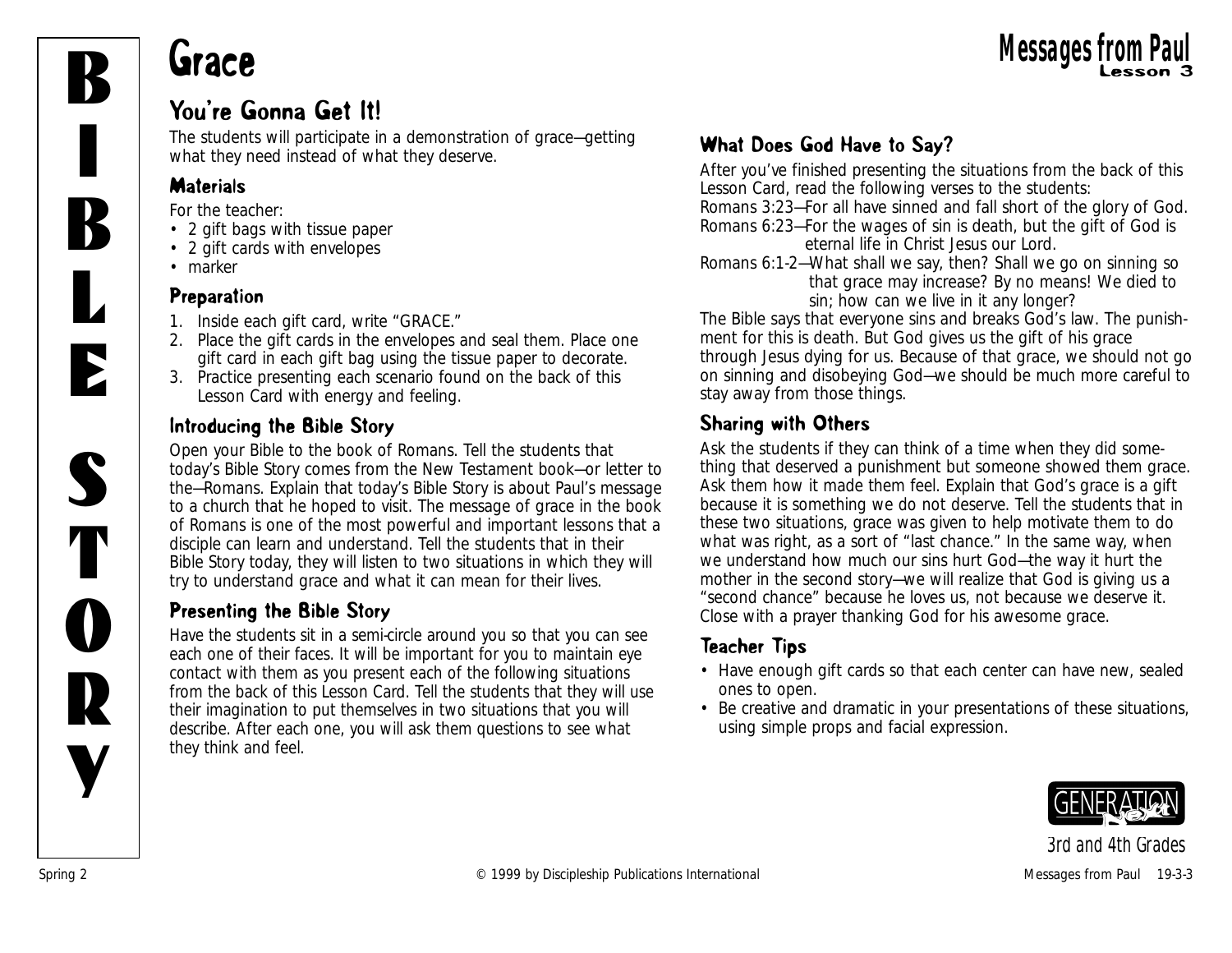### Amazing Grace

#### Situation #1 Bad Day at School

Setting: Your school, Monday morning, 9:00AM

**Situation:** You are sitting at your desk first thing after the bell rings on Monday morning. You had a great weekend. You won your soccer game, spent the night with a friend and went out to the movies. You forgot all about your spelling test that is scheduled for today.

- Your teacher says: "Boys and girls. Take out a piece of paper and number it from one to ten. Today you will be taking your spelling test. Let me remind you that I gave you the weekend to study for this test since these are the advanced words from the sixth grade spelling book. This test is very important to your grade. I expect that all of you will do very well. Anyone that does not pass with an 85 or higher will stay after school every day this week and will go home with a note. Pencils up. The first word: Disappointment."
- 1. How do you feel right now?
- 2. What do you deserve?
- 3. What do you need?

#### Imagine This!

- How would you feel if the teacher called your name and said, "Wait a minute. You didn't study, did you? You forgot! You are not at all prepared for this test, are you? How would you like one more day to study? I'll excuse you from the test so that you can have another chance. Don't worry. Just make sure that you study tonight." (Take responses.)
- How many of you would go home and study as hard as you can?
- How many of you would go home and never once study for your test?
- What do you think God would want you to do with this grace?

#### Situation #2 Tough Love

**Setting:** Your home, Friday afternoon, 4:30PM

**Situation:** You are in the kitchen. You are supposed to be finishing your homework. You are having a hard time concentrating because you are so excited about going to your friend's house tomorrow to spend the weekend. All week long you have both been planning some really great things to do. Your mother has asked you several times to finish your homework and clean your room. You have been ignoring her. She looks very upset.

- Your mother says: "I have asked you several times to finish your homework and clean up your room. You have been sitting here for over an hour and have done practically nothing. I don't know what else to do. I am going to call your friend and tell him that you will have to cancel your plans for this weekend. Maybe that will help you think next time about obeying me the first time."
- 1. How do you feel right now?
- 2. What do you deserve?
- 3. What do you need?

#### Imagine This!

- How would you feel if your mother said, "Wait a minute. You really want to go to your friend's house don't you? You must be so excited you just can't concentrate on your work. Well, I'll give you one hour to finish up and you can clean your room after dinner. We just won't have any TV tonight." (Take responses.)
- How many of you would get right into your homework and finish it right away?
- How many of you would continue ignoring your mother and just fool around until dinner?
- What do you think God would want you to do with this grace?

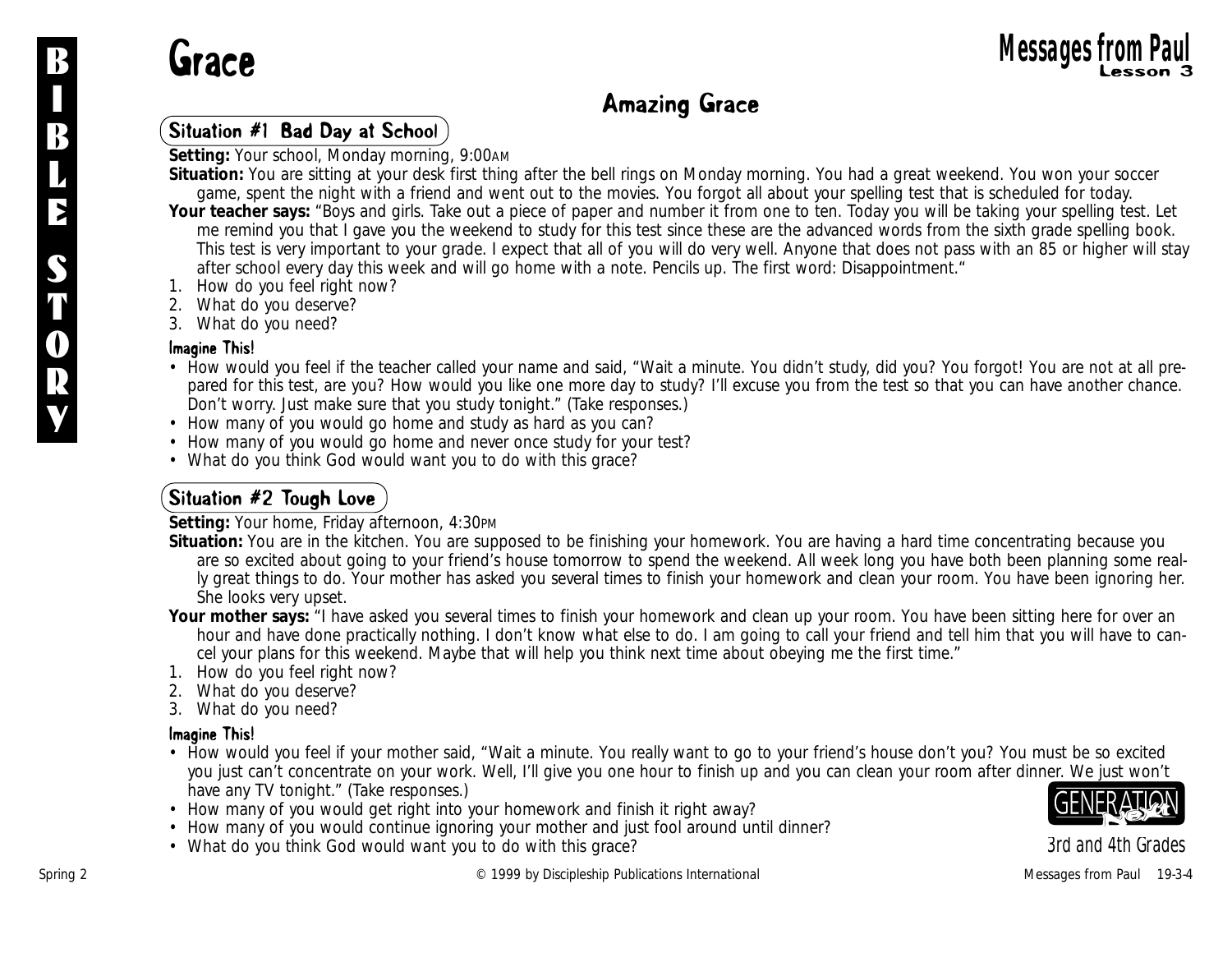### God's Great Gift

The student will make gift boxes to help them see that grace is a gift from God.

#### **Materials**

C

R

A

F

T

*For each student:*

- 1 gift box, shirt size
- 1 piece of gift wrap
- invisible tape
- 1 small gift (optional, see Special Advanced Preparation)
- crayons
- glue stick

*For the teacher:*

- scissors
- decorative items: bows, scraps of paper, glitter, beads, buttons, etc. *Reproducible Pages:*
- Page B, 1 copy for each student

#### Special Advanced Preparation

Throughout today's lesson, the students will be learning that God's grace is a very special gift. To deepen the students' appreciation for this idea, prepare a small but nicely wrapped gift for each student. Talk with your Children's Ministry Leader about purchasing or making small gifts for all the students in your group. If ordered in advance, you can purchase large quantities of small gifts from discount catalogs. Plan to wrap them or put them in small, gift bags. These will be presented to the students during the conclusion of the activity.

#### Preparation

- 1. Cut out the "grace" text boxes from the copies of Reproducible Page B.
- 2. Make a sample of the finished craft to show the students. NOTE: Also bring to class another gift box and gift wrap to demonstrate how to wrap the box lid during class.



#### Instructions

- 1. Introduce today's activity: *In today's Bible Story, we are learning about Paul's message on grace. Paul wanted the disciples in Rome—and everywhere—to understand that grace is a gift from God. Grace is something that God gives us because he loves us—not because we deserve it. Have you ever been given something that you did not deserve? How did it make you feel? God gives us grace so that we will feel special and loved. Grace is what makes us want to please and obey God.*
- 2. Show the students your sample gift box. Open the lid to display the word grace.
- 3. Distribute the gift boxes, gift wrap and tape. Have the students remove the tops from the boxes.
- 4. Have the students cover their lids with gift wrap as you demonstrate with your model step-by-step.
- 5. Distribute the text boxes you prepared, crayons and glue sticks. Have the students color their text boxes. When they are finished coloring, have the students glue the text boxes to the inside bottom of their boxes. See Figure A.
- 6. Distribute the decorative items. Have them further decorate the inside bottom of their boxes and lids. See Figure B.

#### Conclusion

Ask the students how it makes them feel to receive a gift when it is NOT a holiday, their birthday or a special occasion. Bring out the gifts that you prepared for the students and tell them that you want them to know how special they are to you. Include students who are having trouble listening or participating to demonstrate the unconditional nature of the gift. Close with a prayer thanking God for his gift of grace.

#### Teacher Tips

- Allow enough time for the presentation of the gifts and a prayer.
- Have extra gifts for unexpected visitors.



*3rd and 4th Grades*



Grace Messages from Paul Messages from Paul **Messages from**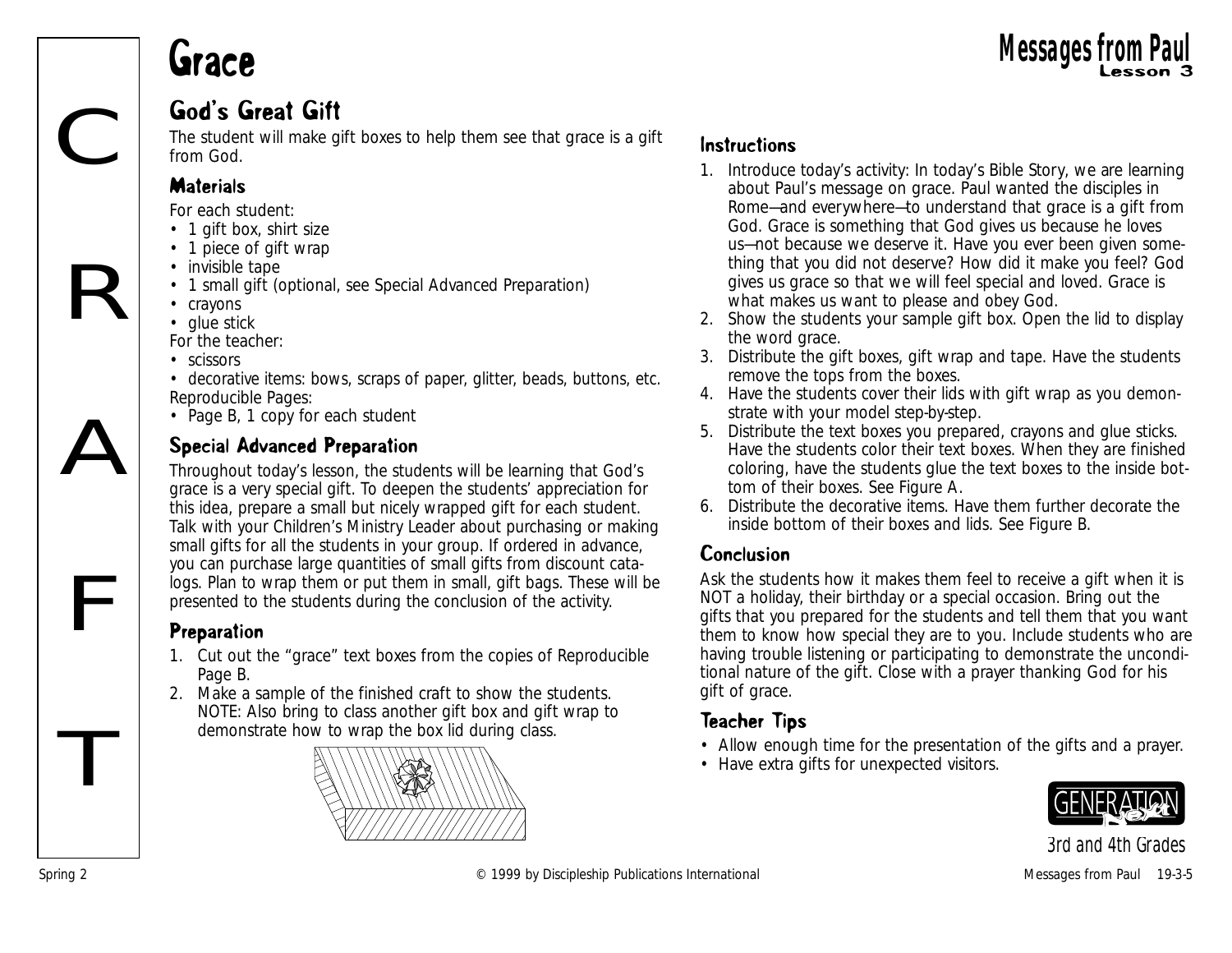



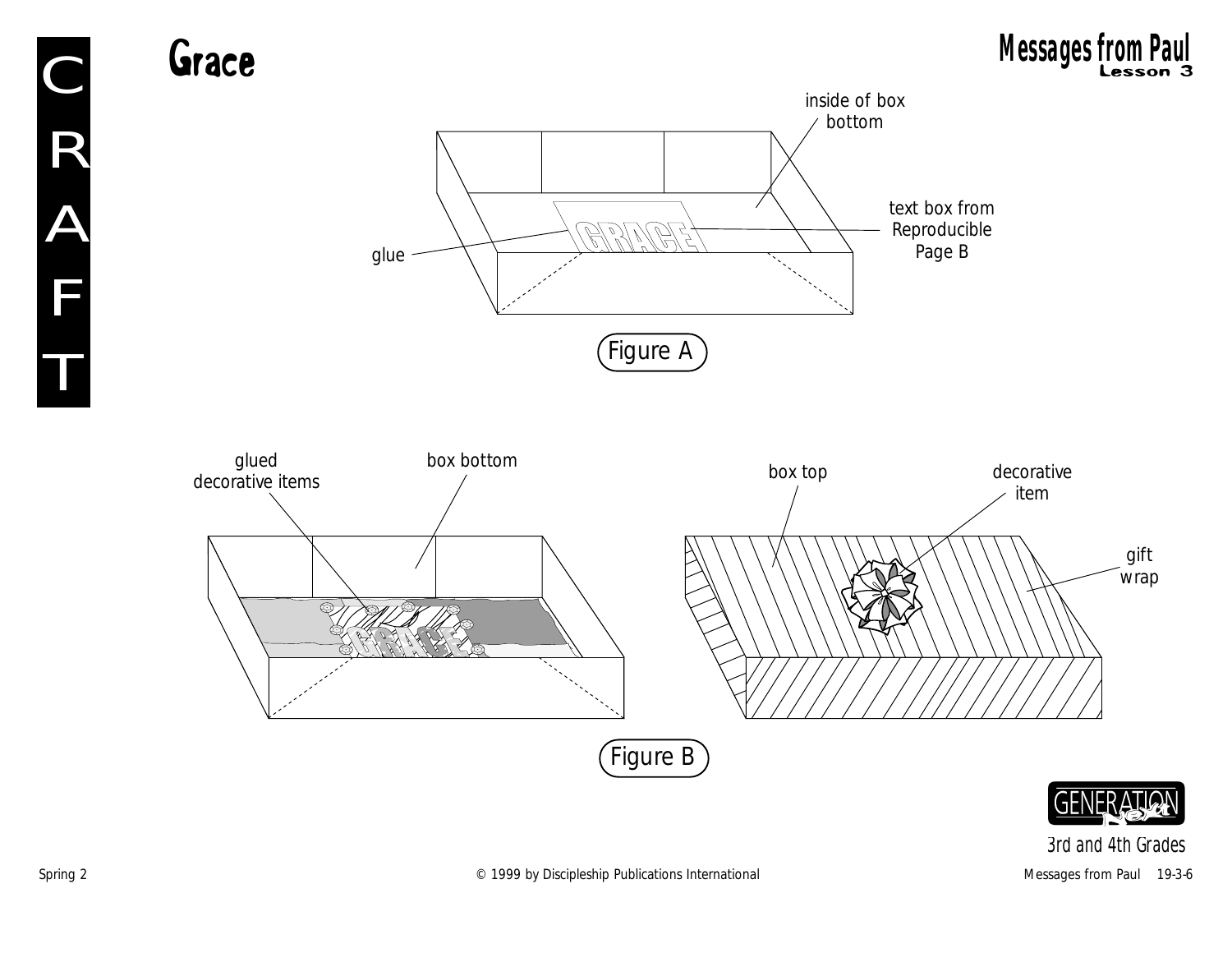

## By Grace

The students will learn and memorize today's Scripture Memory Verse as they participate in this activity.

#### Scripture Memory Verse

For it is by grace you have been saved, through faith—and this not from yourselves, it is the gift of God. *Ephesians 2:8*

#### **Materials**

*For each student:*

- gift tag and envelope, at least 2" x 2"
- miniature gift bow
- *For the teacher:*
- scissors
- glue stick
- small gift box (nicely wrapped with a bow) *Reproducible Pages:*
- Page C, 1 copy for every 6 students

#### Preparation

- 1. Cut out the text boxes from the copies of Reproducible Page C. Each student will need only one text box.
- 2. For each student, glue the text box inside the gift tags.
- 3. Place the gift tags in the envelopes and seal. Place a miniature bow on each envelope.
- 4. Practice leading this activity, being careful to budget enough time at the end to present the envelopes.

#### Instructions

1. Introduce today's activity: *In today's Bible Story, we are learning about Paul's message on grace. Paul wanted the church to understand that God loves them even when they make mistakes and sin! In your Scripture Memory Verse, you will learn an important idea about grace.*

# Grace Messages from Paul Messages from Paul **SC** Grace **SC** Grace **SC** Session 3

- 2. Show the students the Scripture Memory Verse on the back of this Lesson Card. Say it to them three times as they follow silently. Ask them to say it together with you three more times. Ask the students to take turns saying it together with you to the rest of the group.
- 3. Ask the students what it means to be saved. Ask them what they think Paul was referring to when he said, "By grace you have been saved." Explain that Paul was referring to being saved from our sins. *The Bible says that the "wages of sin is death." When a person sins, he breaks God's law and the punishment is death. But God still loves us even though we disobey him and "break his laws" at times. Everyone who sins needs to be saved from the punishment of sin—death! That is why Paul says that it is "by grace you have been saved." Grace is what God gives to us so that we will not have to suffer the punishment for our sins.*
- 4. Have the students sit in a circle. Show them the gift box you prepared. Explain that this box stands for God's grace because it is a gift. Tell the students that they will say the verse as they pass the box around in a circle. Begin by saying, "For" and then pass the box to the student next to you who says, "it" and passes the gift around until the entire verse has been said. The last student to hold the box and say "Ephesians 2:8" may stand and present the gift to any other student who will then begin the passing. Do this until every student has had a chance to begin passing the gift.
- 5. Now ask for a volunteer to say the verse from memory. Give that student the box and let him say the verse. Encourage the other students to offer assistance if needed. After the student has said the verse, he may present the box to another student to say it from memory. Do this until every student has had a chance to say the verse from memory.

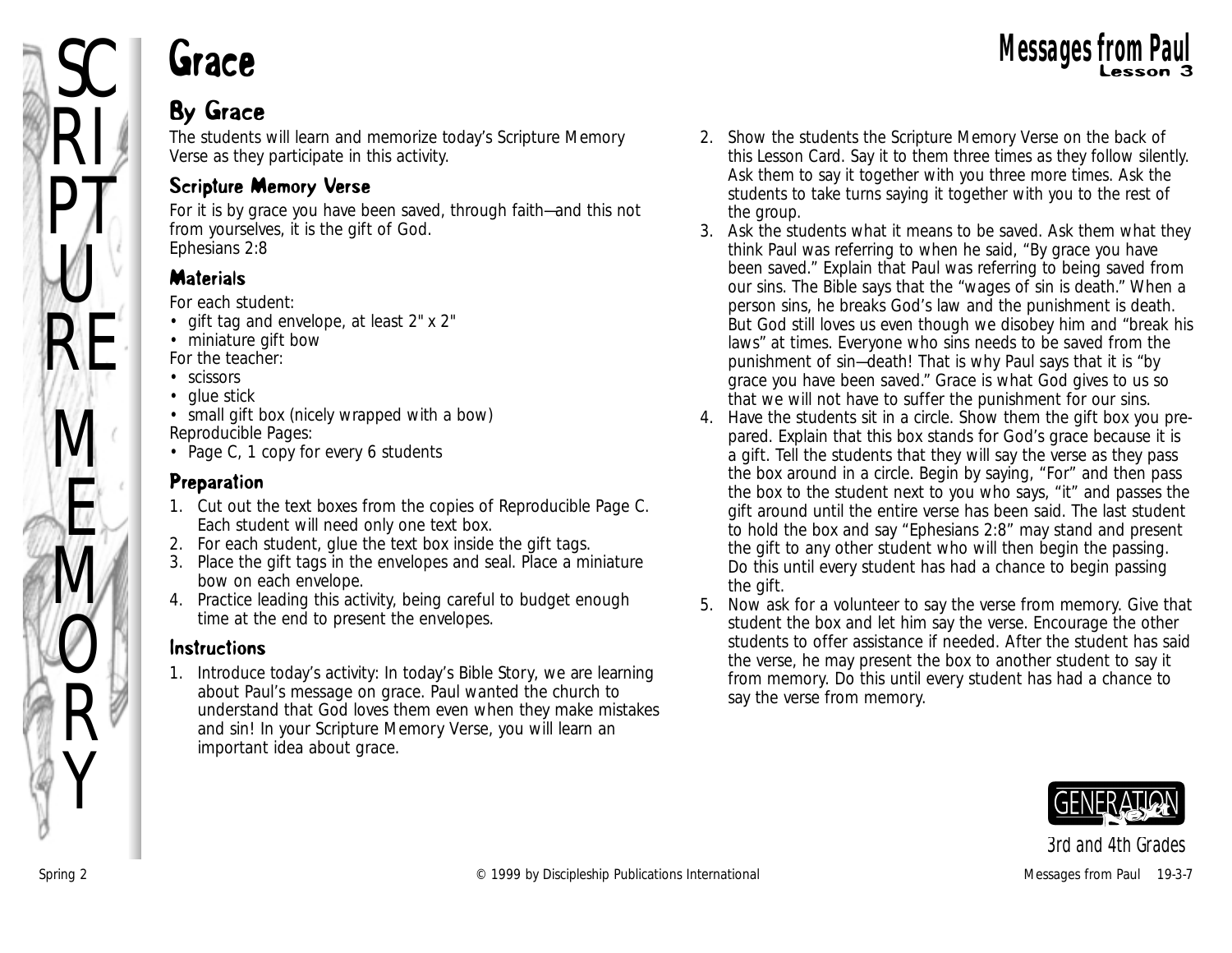#### Grace Messages from Paul Messages from Paul **Messages from Paul Contract Contract Contract Contract Contract Contract Contract Contract Contract Contract Contract Contract Contract Contract Contract Contract Contract Contract Contract Contract Contract Contract Cont**

#### Conclusion

Ask the students how it makes them feel to know that God wants to save people from the punishment of their sins. Explain that there is no amount of money in the world that could buy this gift—it is from God and only God can give it. Present the gift tags that you prepared to the students. Explain that you want them to understand that God's grace is a precious gift that should make them want to do the things that make God happy. Close with a prayer thanking God for his priceless gift of grace.

#### Teacher Tips

• If your budget does not permit you to purchase gift tags and bows, then make your own. Cut out pictures from old greeting cards and mount them on small, folded pieces of heavy paper. Glue the text boxes from Reproducible Page C inside these folded papers. Punch a hole in one corner and tie with a piece of pretty, curled ribbon.

For it is by grace you have been saved, through faith and this not from yourselves, it is the gift of God. Ephesians 2:8

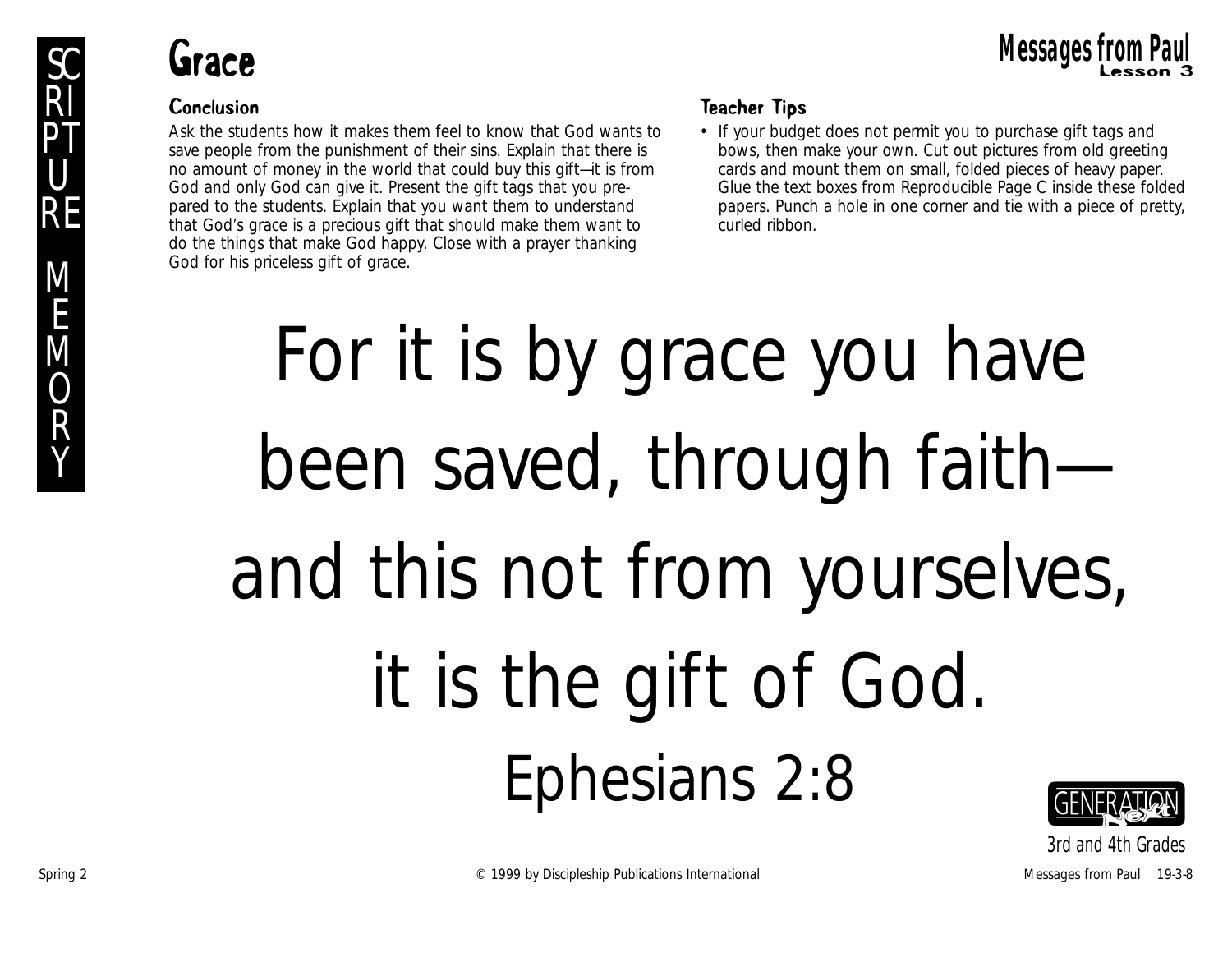P

R

E •

C

L

 $\sum_{i=1}^{n}$ S

S

#### Lesson Objectives

- The students will use the Bible to describe grace.
- The students will state that grace is a gift from God.
- The students will state one way that grace can change how they think about sin.

#### Lesson Text

Romans 3:23, 6:1-2, 23

#### Scripture Memory Verse

For it is by grace you have been saved, through faith—and this not from yourselves, it is the gift of God.

*Ephesians 2:8*

#### Lesson Plan

**Lesson Objectives**<br>
1. In a material sum and the fit of the spring 2 of the publication of the publications international value of the spring of the spring of the spring of the spring of the spring of the spring of the sp Greeting and Registration Preclass Activity: Patchwork Quilt Welcome and Singing Centers: Life Application: Amazing Grace Game: Changed by GrACE Bible Skills: Graceful Matches NOTE: Allow time for a snack.

## Patchwork Quilt

The students will review this week's lesson as they work together to make a patchwork quilt.

#### **Materials**

*For each student:*

- 1 piece of construction paper, 9" x 9"
- crayons or markers
- glue stick
- scissors

*For the teacher:*

- large writing surface
- scissors
- 1 roll of masking tape,  $\frac{1}{2}$ " width
- rulers (optional)
- *Reproducible Pages:*
- Page D, 1 copy for each student

#### Preparation

1. On the large writing surface, neatly

print: "Grace is getting what you need instead of what you deserve." Beneath that, neatly print out the words to Ephesians 2:8 and Romans 6:23.

- 2. Using your copy of Reproducible Page D, complete and decorate one patch to show the students.
- 3. Prepare the students' construction paper squares and calculate the number of patches that you will need.

#### **Instructions**

1. Greet the students as they arrive. Remind them that they are learning about God's grace from Paul's message to the Romans. Show them the quilt patch that you prepared. Explain that they will each make patches for a quilt. Remind them that a quilt is a "cover," just as God's grace covers over our sins. 2. Distribute the copies of Reproducible Page D, construction paper, scissors and markers. Tell them to use their copies of Reproducible D to design their patches and use the large writing surface to find a definition of grace. Make sure they sign their patches.

Grace Messages from Paul

3. Collect the finished patches and tape them together from the front and the back. Do not cover the patches' seam lines with tape. Display the quilt where everyone can see it.

#### Teacher Tips

• Bring in a quilt to show the students.

• Take a picture of the quilt and make copies for the students to have a souvenir.

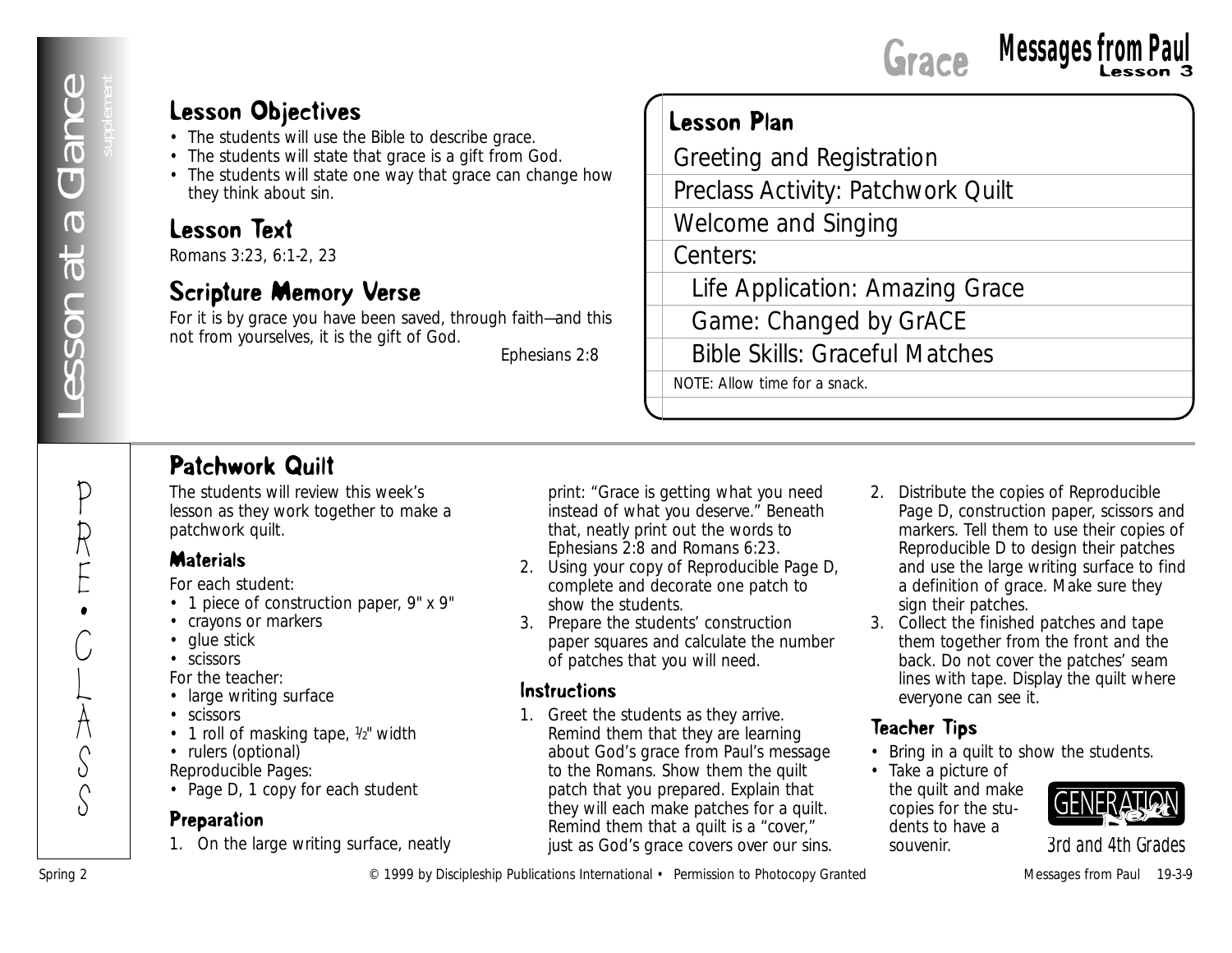

#### Amazing Grace

The students will review this week's Bible Story as they consider one way that grace can change the way they think about sin.

#### **Materials**

*For the student:* 

- a large pencil eraser, about  $\frac{3}{4}$ " x 2"
- *For the teacher:*
- large writing surface
- fine-point, permanent marker *Reproducible Pages:*
- Page E, 1 copy for the teacher

#### Preparation

- 1. Practice presenting the two situations on your copy of Reproducible Page E with expression.
- 2. Neatly print GRACE on each of the erasers.

#### Reviewing the Bible Story

Open your Bible to Romans. *This week in your Bible Story, you learned about Paul's message to the church in Rome. In this letter, Paul explained that God's grace is a very precious gift. God gives us a second chance so that we can change and do what is right. Paul knew that some disciples used God's grace as an excuse to continue sinning—and that was very wrong! The only reason that we can have a second chance is because Jesus died on the cross. Disciples should never use God's grace as a reason to continue sinning. To do that would be like saying, "Well, Jesus died for my sins so it doesn't matter if I do this bad thing just one more time." In your activity today, you are going to hear two situations from your Bible Story in which two young people were given a second chance. In each story, you will consider how your thinking would change if these things happened to you.* 

#### Life Application

Using your copy of Reproducible Page E, read Situation #1 to the students. Then ask the three questions and let the students respond. Explain that sometimes we forget to do the things that we are supposed to do and it gets us into trouble. Ask the students if they can ever think of a time when they forgot to study for a test, write a report or do a job for their parents. Ask them how they felt and what happened. Continue reading the section called, "Imagine This!" and discuss the questions with the students. Encourage the students to be honest in their responses. Explain that God gives us grace so that we can change—not so that we can continue to forget or mistreat him.

Repeat this activity with Situation #2. Ask the students what they think the difference is between these two situations. (The first student forgot to do what was right; the second deliberately disobeyed his mother.) Explain that in both situations, the students did not do what they were supposed to do. Tell the students that sin is when we don't do what God wants us to do—whether we forget or whether we disobey. In both, we need God's grace to give us a second chance. Read and discuss "Imagine This!" with the students.

#### Conclusion

Ask the students to name one thing to which they can compare God's grace. (Answers may include: a gift from God; a second chance; something that "covers" or protects us like a quilt; an eraser; a clean slate or a new beginning.) Show the students the erasers you prepared and distribute them. Ask the students how grace will help them think differently the next time they forget or disobey God. Begin by sharing from your own life, e.g. *I will remember that God gives me a second chance so that I will try even harder the next time to do what I should do.* Encourage them to keep the erasers in a place where they will see them often as a frequent reminder of God's grace. Close with a prayer for the students to appreciate and respond to God's grace.

### Teacher Tips

• If possible, purchase the erasers at a discount school or office supply store.

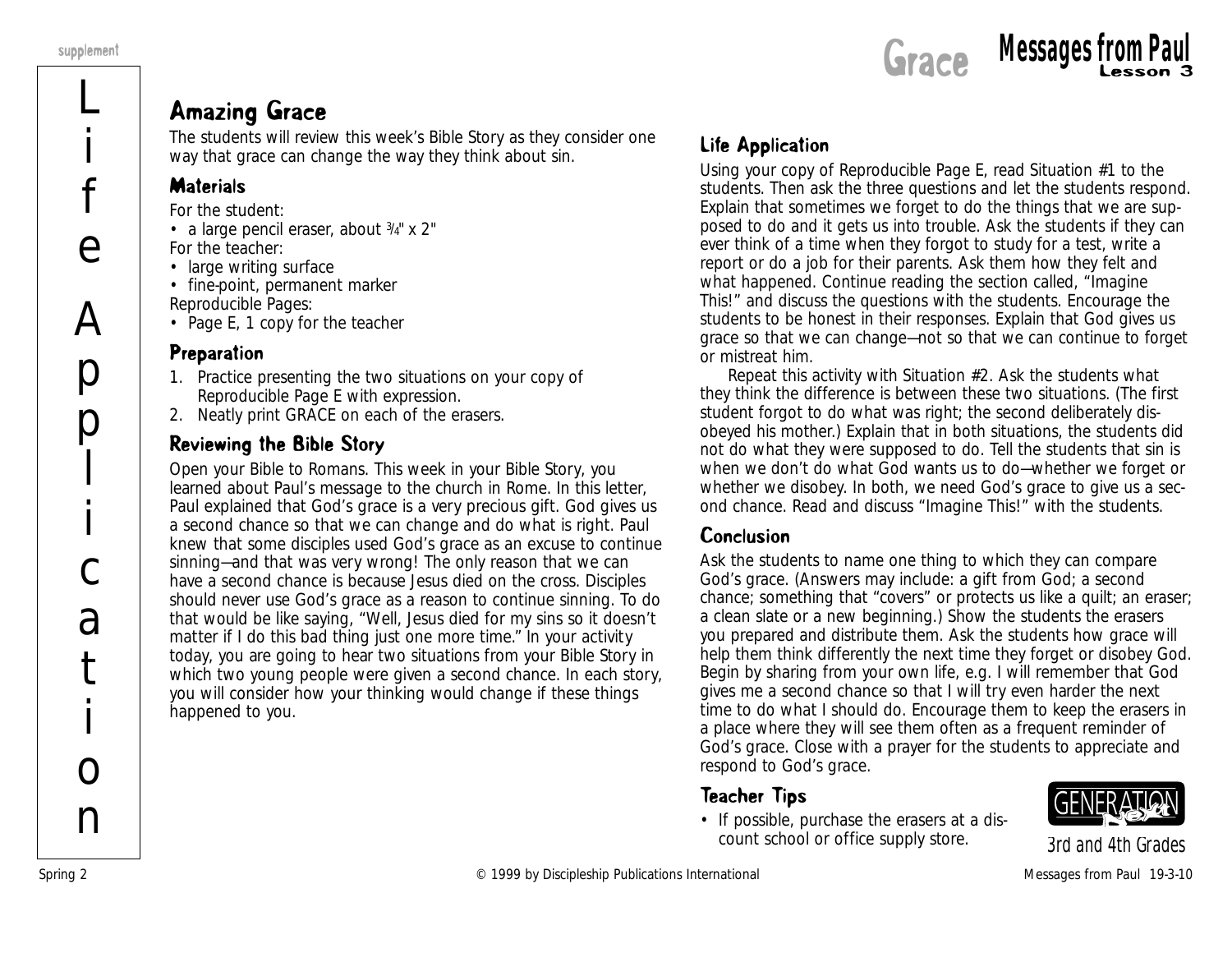

# Changed By GrACE

The students will review key ideas about grace as they play this card game.

#### **Materials**

*For the teacher:* • 1 deck of playing cards

#### Preparation

Practice playing this game. If possible, try playing with some disciples before doing this activity in class.

#### **Instructions**

- 1. Introduce today's activity: *In your lesson this week, you are learning about Paul's letter to the Romans and his message about grace. Paul understood that God's grace was a precious gift from God because of Jesus' sacrifice. Paul also understood that grace was not something to be taken lightly. Paul knew that disciples then—and even now—would use God's grace as an excuse to keep on sinning. This made Paul very upset because it makes God upset. God gives us grace because he loves us and he wants us to change—not so that we can continue to disobey and forget about him. In your game today, you are going to think about how very special God's grace is and what it means to you.*
- 2. Have the students sit in a circle. Shuffle the deck of cards and distribute all of them among the students. Have them hold their cards in their hands so that the other students cannot see them. Tell the students that they will take turns picking cards from the students to their left and then, using the chart on the back of this Lesson Card, saying one thing about God's grace. Use the chart to explain the significance of each suit and the questions they will receive based on the cards they pick. For example: if a student picks a four of hearts from another student, then they would answer a question from the "Heart" category. The card is then placed in a discard pile.
- 3. Tell the students that there are four aces in the deck that stand for "grace." Remind them that God's grace is a precious gift to help us change and remember Jesus. When a student picks an "ace" from another student's hand, then two things happen: First, all the students say together, "This ace stands for grace and grace changes things!" Next, the student discards the ace and then the direction of the game changes. The same student turns to the student on his right and picks another card to answer a question about grace.
- 4. Begin the game by picking a card from the student to your left and answering the question about grace that corresponds to the suit of your card. Place the card in the discard pile. Have the student to your left take the next card from the student to his left, and continue game play in this manner. The game is over when the first student runs out of cards.

#### Conclusion

Encourage the students for their ideas and responses. Suggest that they try this game at home for a family devotional. Close with a prayer thanking God for his grace.

#### Teacher Tips

- Encourage the students to help each other think of answers.
- Answers to the questions are subjective and may be repeated. For example, it is acceptable for more than one student to say that grace makes him feel happy, etc.
- Adapt or modify this game to best meet the needs of your students.

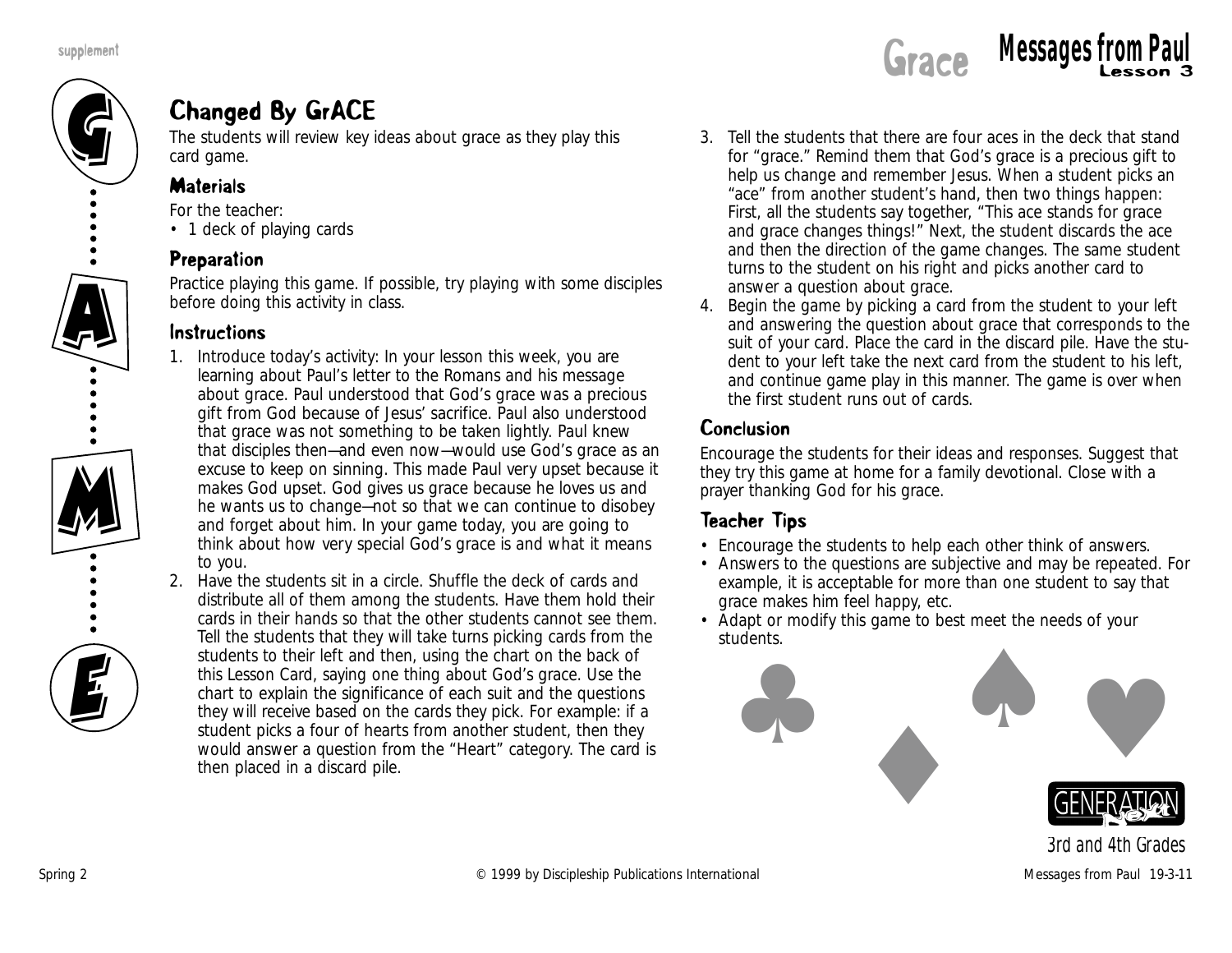G

A

M

E



# Changed By GrACE

| <b>Card Suit</b> | Question<br>Tell one way that God's grace<br>makes you feel.                             | <b>Suggested Answers</b><br>Happy; thankful; relieved;<br>excited; motivated; grateful,<br>etc.                    |
|------------------|------------------------------------------------------------------------------------------|--------------------------------------------------------------------------------------------------------------------|
|                  | Tell one thing that God's<br>grace can be compared to.                                   | Gift; cover; second chance;<br>eraser; forgiveness, etc.                                                           |
|                  | Tell one way that grace can<br>help you the next time that<br>you forget or disobey God. | Try harder; think about how<br>God feels; ask someone to<br>help me not make the same<br>mistake again, etc.       |
|                  | Use one word to describe<br>God's grace.                                                 | Wonderful; undeserved;<br>amazing; powerful; motiva-<br>tional; perfect; precious; price-<br>less; expensive, etc. |

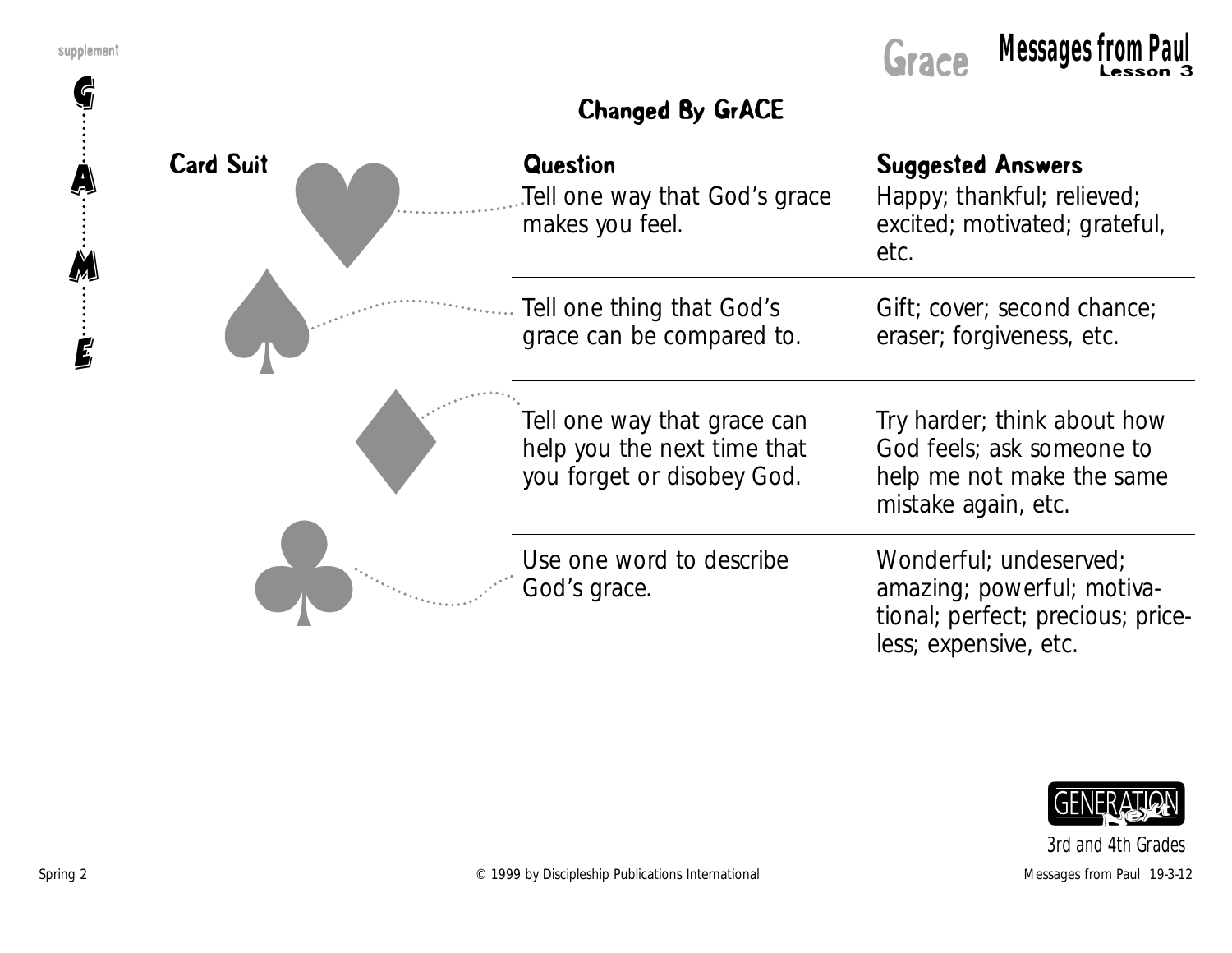

#### Graceful Matches

The students will do a fun matching activity in which they look up scriptures about grace.

#### **Materials**

*For the teacher:*

- 24 index cards, 3" x 5"
- blue marker
- red marker

*Reproducible Pages:*

• Page F, 2 copies for the teacher

#### Preparation

1. On twelve of the index cards, neatly print the following scripture references in red:

| John 1:14      | Acts 11:23     | Acts 14:3         |
|----------------|----------------|-------------------|
| Acts 15:11     | Acts 18:27     | Acts $20:24$      |
| Romans 6:1     | Titus 2: 11-12 | 2 Corinthians 8:9 |
| Galatians 2:21 | Ephesians 2:8  | Colossians 4:6    |

- 2. On the other twelve index cards, neatly print the same twelve references in blue.
- 3. Practice leading this activity.

#### Instructions

- 1. Introduce today's activity: *In your lesson this week, you are learning about Paul's message to the Romans about God's grace. The New Testament is full of scriptures about God's grace and today you will get to match some with references and then look them up.*
- 2. Divide the students into two teams. Show them the index cards that you prepared. Shuffle the cards and place them in four rows of six cards, face down. Tell the students that they will take turns turning over two cards at a time to try and find a match. Explain that they are trying to match a blue reference with a red reference.
- 3. Give each team a copy of Reproducible Page F. Tell them that they must keep their copies face down while the students are turning over cards.
- 4. If a player finds a match, then both teams have a chance to find the reference on their copies of Reproducible Page F. On your word, the teams will turn over their copies of Reproducible Page F and try to find the reference. The first team to find the reference may read it to the group. Check their answers with your list of scriptures on the back of this Lesson Card.
- 5. Continue until all the matches have been uncovered.

#### Conclusion

Ask the students to go around in the circle and give a definition of grace using the scriptures from this activity or others. Close with a prayer thanking God for the Bible.

#### Teacher Tips

- Be careful to balance the teams with students who heard the Bible Story and those who did not.
- For a more competitive version of this game, time the teams' ability to find the verses.

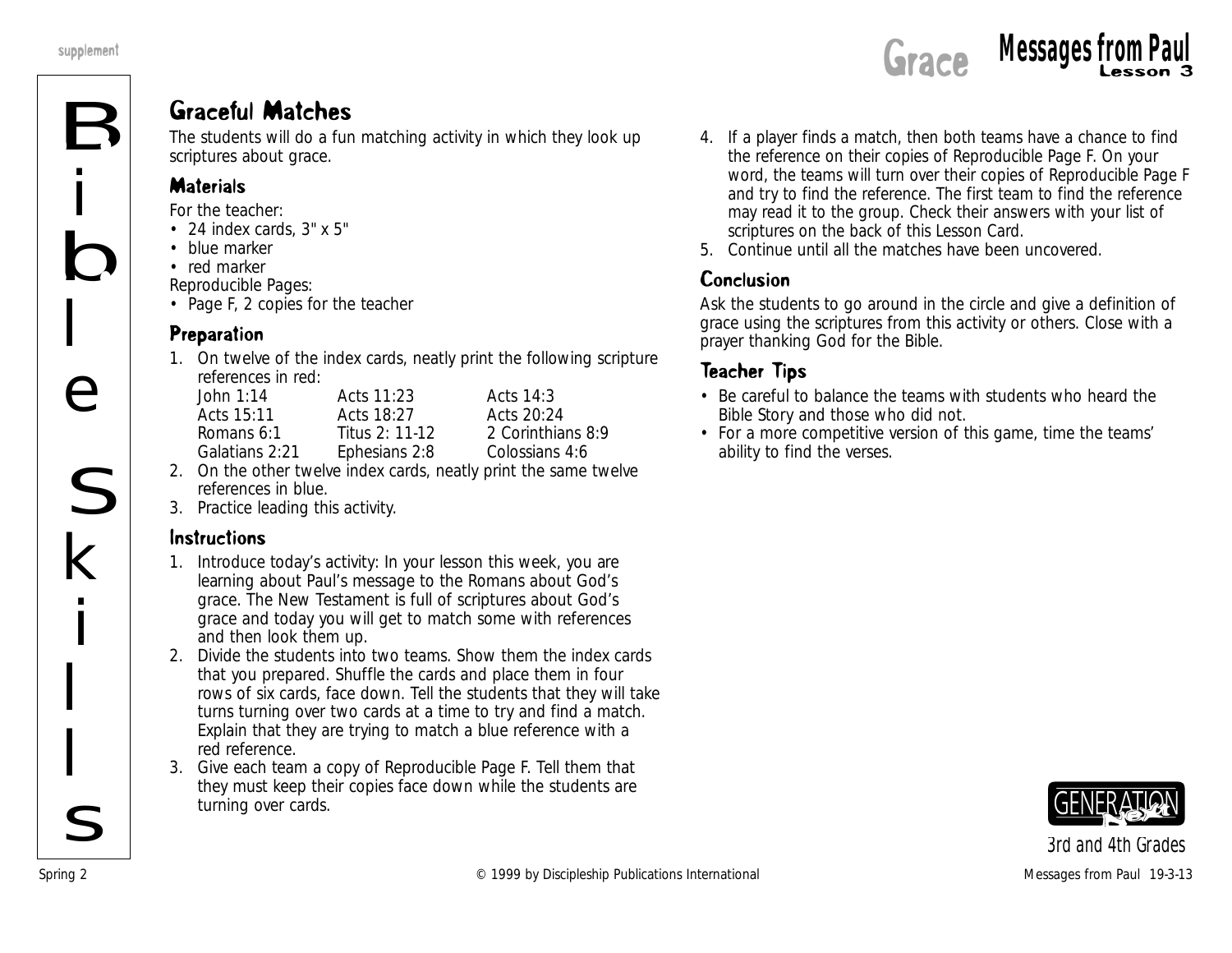| supplemen <sup>'</sup> |  |  |  |
|------------------------|--|--|--|
|                        |  |  |  |

B

i

b

 $\overline{\phantom{a}}$  $\bar{E}$ 

S

k

i

l l ا<br>S



### Graceful Matches

|            | John 1:14                                                                                           | The Word became flesh and made his<br>dwelling among us. We have seen his<br>glory, the glory of the One and Only,                                                                                    | Romans 6:1                                                                                  | What shall we say, then? Shall we<br>go on sinning so that grace may<br>increase?                                                                                                                                                 |
|------------|-----------------------------------------------------------------------------------------------------|-------------------------------------------------------------------------------------------------------------------------------------------------------------------------------------------------------|---------------------------------------------------------------------------------------------|-----------------------------------------------------------------------------------------------------------------------------------------------------------------------------------------------------------------------------------|
|            |                                                                                                     | who came from the Father, full of<br>grace and truth.                                                                                                                                                 | Galatians 2:21                                                                              | "I do not set aside the grace of God,<br>for if righteousness could be gained                                                                                                                                                     |
|            | Acts 11:23                                                                                          | When he arrived and saw the evi-<br>dence of the grace of God, he was                                                                                                                                 |                                                                                             | through the law, Christ died for<br>nothing!"                                                                                                                                                                                     |
|            |                                                                                                     | glad and encouraged them all to<br>remain true to the Lord with all<br>their hearts.                                                                                                                  | Ephesians 2:8                                                                               | For it is by grace you have been<br>saved, through faith-and this not<br>from yourselves, it is the gift of God.                                                                                                                  |
|            | Acts 14:3                                                                                           | So Paul and Barnabas spent consider-<br>able time there, speaking boldly for<br>the Lord, who confirmed the message                                                                                   | Colossians 4:6                                                                              | Let your conversation be always full of<br>grace, seasoned with salt, so that you<br>may know how to answer everyone.                                                                                                             |
|            |                                                                                                     | of his grace by enabling them to do<br>miraculous signs and wonders.                                                                                                                                  | 2 Corinthians 8:9                                                                           | For you know the grace of our Lord<br>Jesus Christ, that though he was rich,                                                                                                                                                      |
| Acts 15:11 | No! We believe it is through the grace<br>of our Lord Jesus that we are saved,<br>just as they are. |                                                                                                                                                                                                       | yet for your sakes he became poor, so<br>that you through his poverty might<br>become rich. |                                                                                                                                                                                                                                   |
|            | Acts 18:27                                                                                          | When Apollos wanted to go to<br>Achaia, the brothers encouraged<br>him and wrote to the disciples there<br>to welcome him. On arriving, he was<br>a great help to those who by grace<br>had believed. | Titus 2:11-12                                                                               | For the grace of God that brings salva-<br>tion has appeared to all men. It teach-<br>es us to say "No" to ungodliness and<br>worldly passions, and to live self-con-<br>trolled, upright and godly lives in this<br>present age. |
|            | Acts 20:24                                                                                          | However, I consider my life worth<br>nothing to me, if only I may finish the<br>race and complete the task the Lord                                                                                   |                                                                                             |                                                                                                                                                                                                                                   |
|            |                                                                                                     | Jesus has given me-the task of testi-<br>fying to the gospel of God's grace.                                                                                                                          |                                                                                             | 3rd and 4th Grades                                                                                                                                                                                                                |
|            |                                                                                                     |                                                                                                                                                                                                       |                                                                                             |                                                                                                                                                                                                                                   |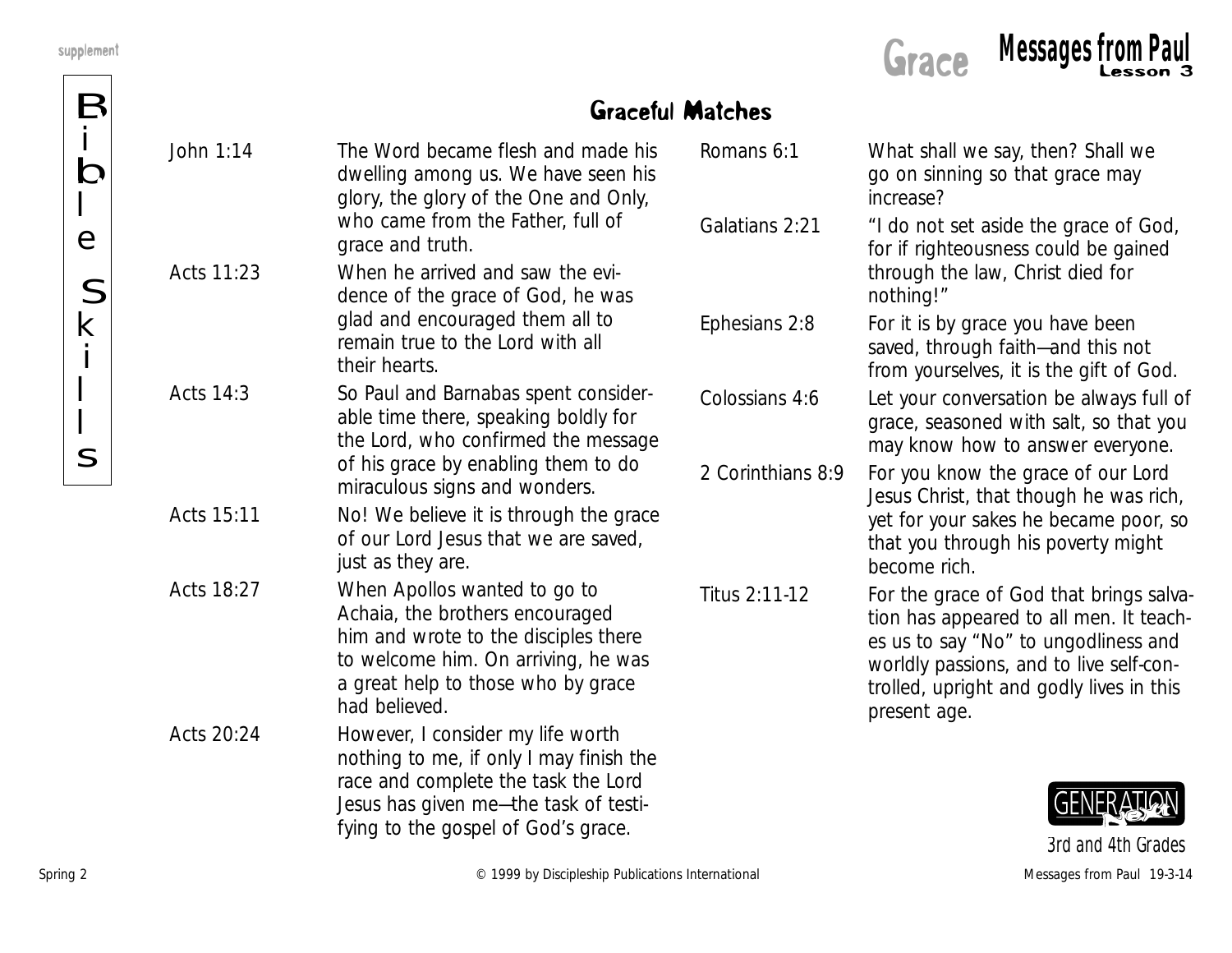**Core/Preclass**<br>1 copy for each student

Free?

 $\overline{\circ}$ 

Earned

or Free?

Earned

Free?

Earned or

Free?

Earned or

Free? I

 $\overline{a}$ 

Earned

edor

Free? Earnedor Free? Earnedor Free? Earnedor Free?

Earnedor

Free?

Earned or Free? Earned or Free? Earned or Free? Earned or Free? Earned or Free? Earned or Free? Earned or Free? Earn Instructions: Look at the box below. Write an "E" next to the pictures of things that you EARN. Write an "F" next the pictures of things that are FREE. In the space below, make a list of things that are free and things that you work for: Things that are free Things that you work for Read Ephesians 2:8 below and then complete Steps 1 through 5 listed below. For it is by grace you have been saved, through faith—and this not from yourselves, it is the gift of God. 1. Draw a circle around the word GRACE. 2. Draw a line under the word SAVED. 3. Draw a box around the word FAITH. 4. Put a bow on top of the word GIFT. **1 Core/Preclass**<br>1 copy for each student<br>Earned or Free? Earned or Free? Earned or Free? Earned or Free? Earned or Free? Earned or Free? Earned or Free? Earn Earned or Free? Name **\_\_\_\_\_\_\_\_\_\_\_\_\_\_\_\_\_\_\_\_\_\_\_\_\_\_\_\_\_** gift report card

5. Write this verse in the space below.



e

e

R

p

p

r

r

o

o

d

d

u

u

c

Č

i

i

b

b

 $\mathbf{I}% _{t}\left| \mathbf{I}_{t}\right| =\mathbf{I}_{t}+\mathbf{I}_{t}+\mathbf{I}_{t}+\mathbf{I}_{t}+\mathbf{I}_{t}+\mathbf{I}_{t}+\mathbf{I}_{t}+\mathbf{I}_{t}+\mathbf{I}_{t}+\mathbf{I}_{t}+\mathbf{I}_{t}+\mathbf{I}_{t}+\mathbf{I}_{t}+\mathbf{I}_{t}+\mathbf{I}_{t}+\mathbf{I}_{t}+\mathbf{I}_{t}+\mathbf{I}_{t}+\mathbf{I}_{t}+\mathbf{I}_{t}+\mathbf{I}_{t}+\mathbf{I}_{t}+\mathbf{I}_{t}+\mathbf{I}_{t}+\mathbf{I$ 

l

e

e

page page

Free? Earned or Free? Earned or Free? Earned or Free? Earned or Free? Earned or Free? Free? I l<br>Earned Street d or Free? Earned or Free? Earned or Free? Earned or Free? Earned Starned or Free? Earned or *3rd and 4th Grades*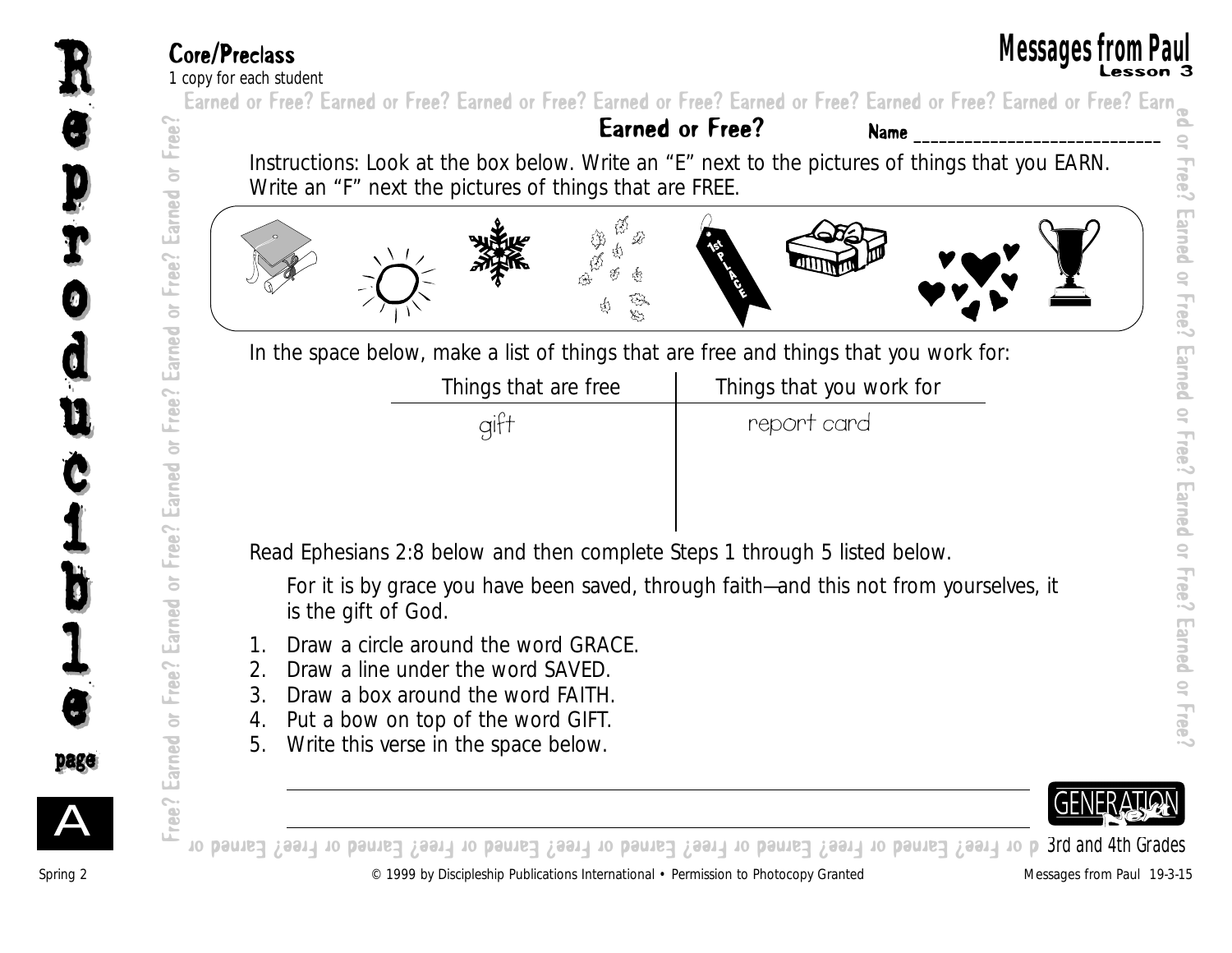**Core/Craft**<br>1 copy for each student **1 copy for each student Lesson 3**<br> **1** copy for each student **Lesson 3** 





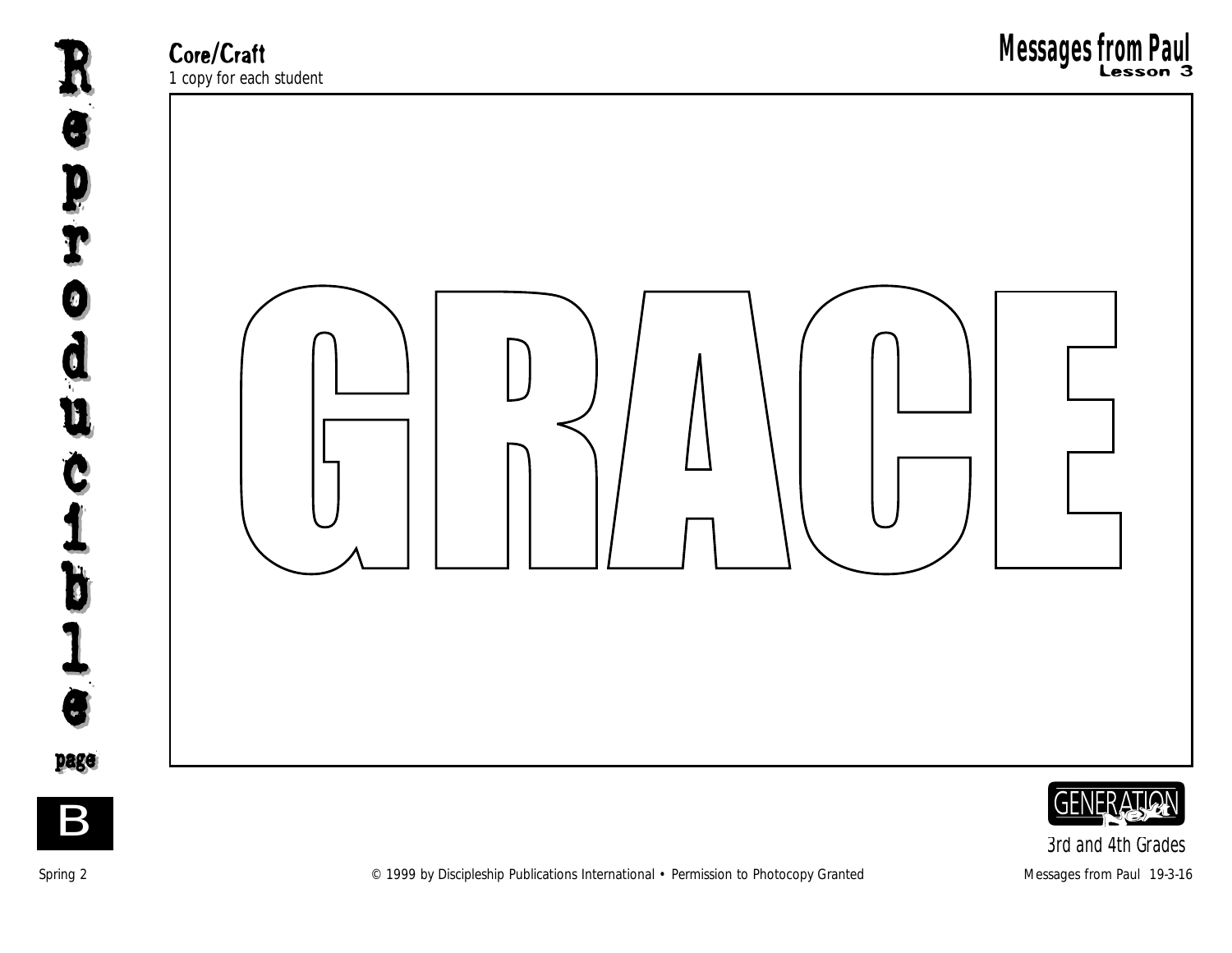| For it is by grace        | For it is by grace        | For it is by grace        |
|---------------------------|---------------------------|---------------------------|
| you have been saved,      | you have been saved,      | you have been saved,      |
| through faith— and        | through faith— and        | through faith-and         |
| this not from yourselves, | this not from yourselves, | this not from yourselves, |
| it is the gift of God.    | it is the gift of God.    | it is the gift of God.    |
| Ephesians 2:8             | Ephesians 2:8             | Ephesians 2:8             |
| For it is by grace        | For it is by grace        | For it is by grace        |
| you have been saved,      | you have been saved,      | you have been saved,      |
| through faith— and        | through faith— and        | through faith— and        |
| this not from yourselves, | this not from yourselves, | this not from yourselves, |
| it is the gift of God.    | it is the gift of God.    | it is the gift of God.    |
| Ephesians 2:8             | Ephesians 2:8             | Ephesians 2:8             |



*3rd and 4th Grades*

 $\bigcap$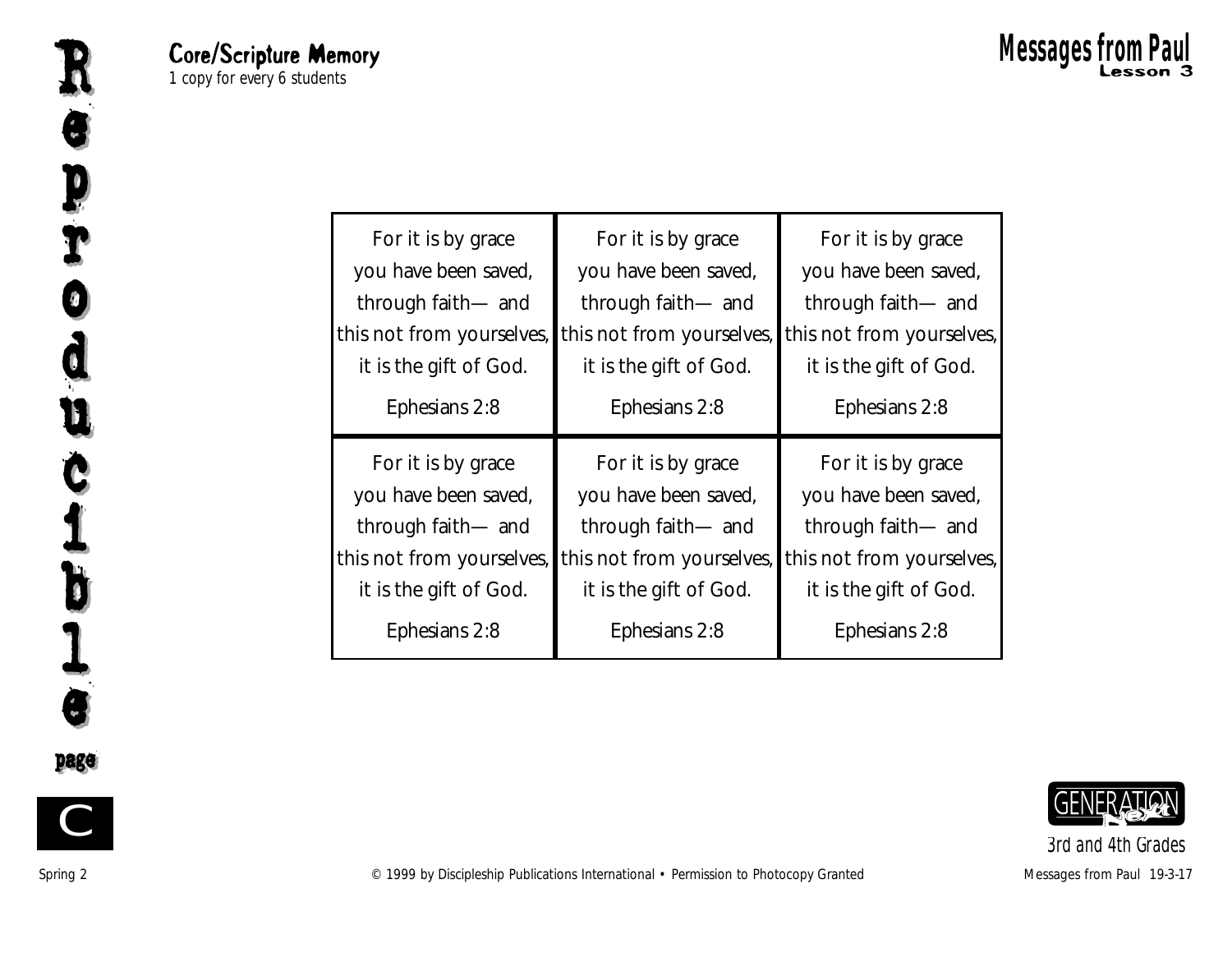This page intentionally left blank



Spring 2 Messages from Paul 19-3-18 *3rd and 4th Grades*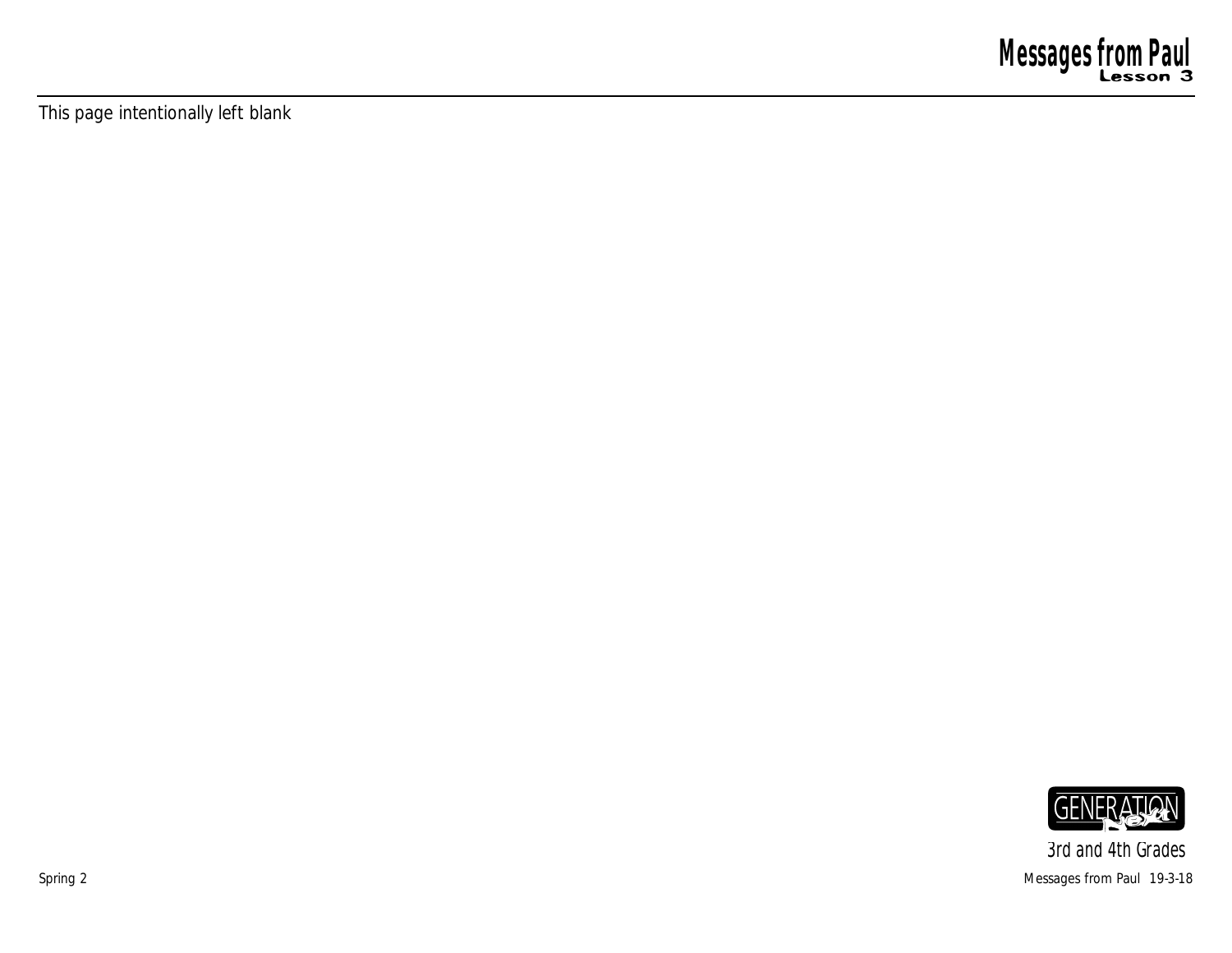



#### How to Make a Patch for a Quilt

1. Draw a dotted line all the way around your paper square, about a half inch from the edge—or about the width of your finger. This will give the appearance of a seam.



2. Design a definition for grace using the examples provided on the large writing surface or your own. Write the word "GRACE" in the center of your patch. Color and decorate your patch. Cut out and glue on pieces of different colored paper to give a more layered appearance.





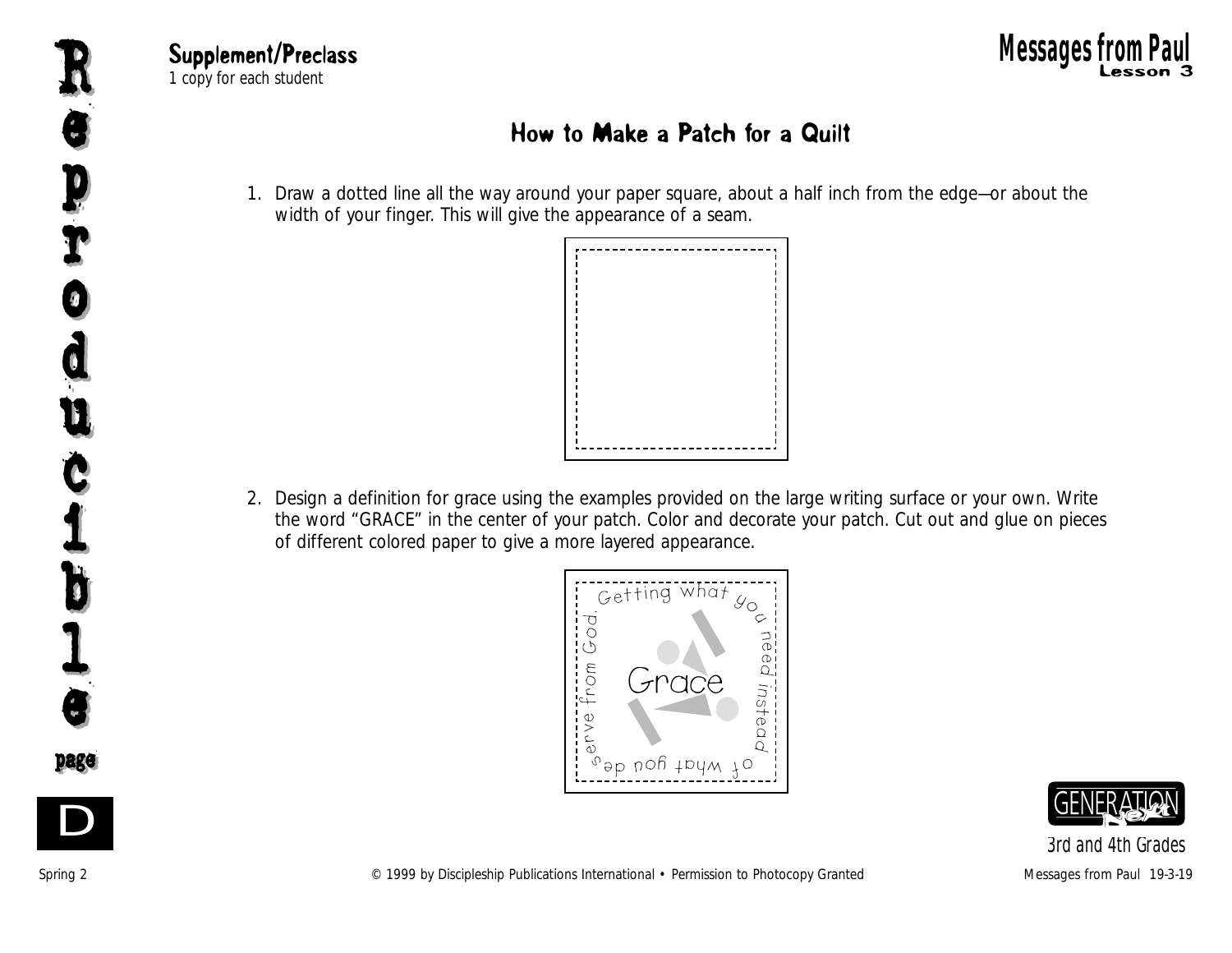# Supplement/Life Application (1999) Supplement/Life Application (1999) Supplement/Life Application (1999) Supplement<br>The teacher Lesson 3 **Messages from Paul**<br>The sacker of the teacher **America Crace of American** Strate of the teacher of the teacher **America Crace America Crace**

### Amazing Grace

#### Situation #1 Bad Day at School)

Setting: Your school, Monday morning, 9:00AM

- **Situation:** You are sitting at your desk first thing after the bell rings on Monday morning. You had a great weekend. You won your soccer game, spent the night with a friend and went out to the movies. You forgot all about your spelling test that is scheduled for today.
- Your teacher says: "Boys and girls. Take out a piece of paper and number it from one to ten. Today you will be taking your spelling test. Let me remind you that I gave you the weekend to study for this test since these are the advanced words from the sixth grade spelling book. This test is very important to your grade. I expect that all of you will do very well. Anyone that does not pass with an 85 or higher will stay after school every day this week and will go home with a note. Pencils up. The first word: Disappointment."
- 1. How do you feel right now?
- 2. What do you deserve?
- 3. What do you need?

#### Imagine This!

- How would you feel if the teacher called your name and said, "Wait a minute. You didn't study, did you? You forgot! You are not at all prepared for this test, are you? How would you like one more day to study? I'll excuse you from the test so that you can have another chance. Don't worry. Just make sure that you study tonight." (Take responses.)
- How many of you would go home and study as hard as you can?
- How many of you would go home and never once study for your test?
- What do you think God would want you to do with this grace?

#### Situation #2 Tough Love

**Setting:** Your home, Friday afternoon, 4:30PM

**Situation:** You are in the kitchen. You are supposed to be finishing your homework. You are having a hard time concentrating because you are so excited about going to your friend's house tomorrow to spend the weekend. All week long you have both been planning some really great things to do. Your mother has asked you several times to finish your homework and clean your room. You have been ignoring her. She looks very upset.

- Your mother says: "I have asked you several times to finish your homework and clean up your room. You have been sitting here for over an hour and have done practically nothing. I don't know what else to do. I am going to call your friend and tell him that you will have to cancel your plans for this weekend. Maybe that will help you think next time about obeying me the first time."
- 1. How do you feel right now?
- 2. What do you deserve?
- 3. What do you need?

#### Imagine This!

- How would you feel if your mother said, "Wait a minute. You really want to go to your friend's house don't you? You must be so excited you just can't concentrate on your work. Well, I'll give you one hour to finish up and you can clean your room after dinner. We just won't have any TV tonight." (Take responses.)
- How many of you would get right into your homework and finish it right away?
- How many of you would continue ignoring your mother and just fool around until dinner?
- What do you think God would want you to do with this grace?



*3rd and 4th Grades*

page page

E